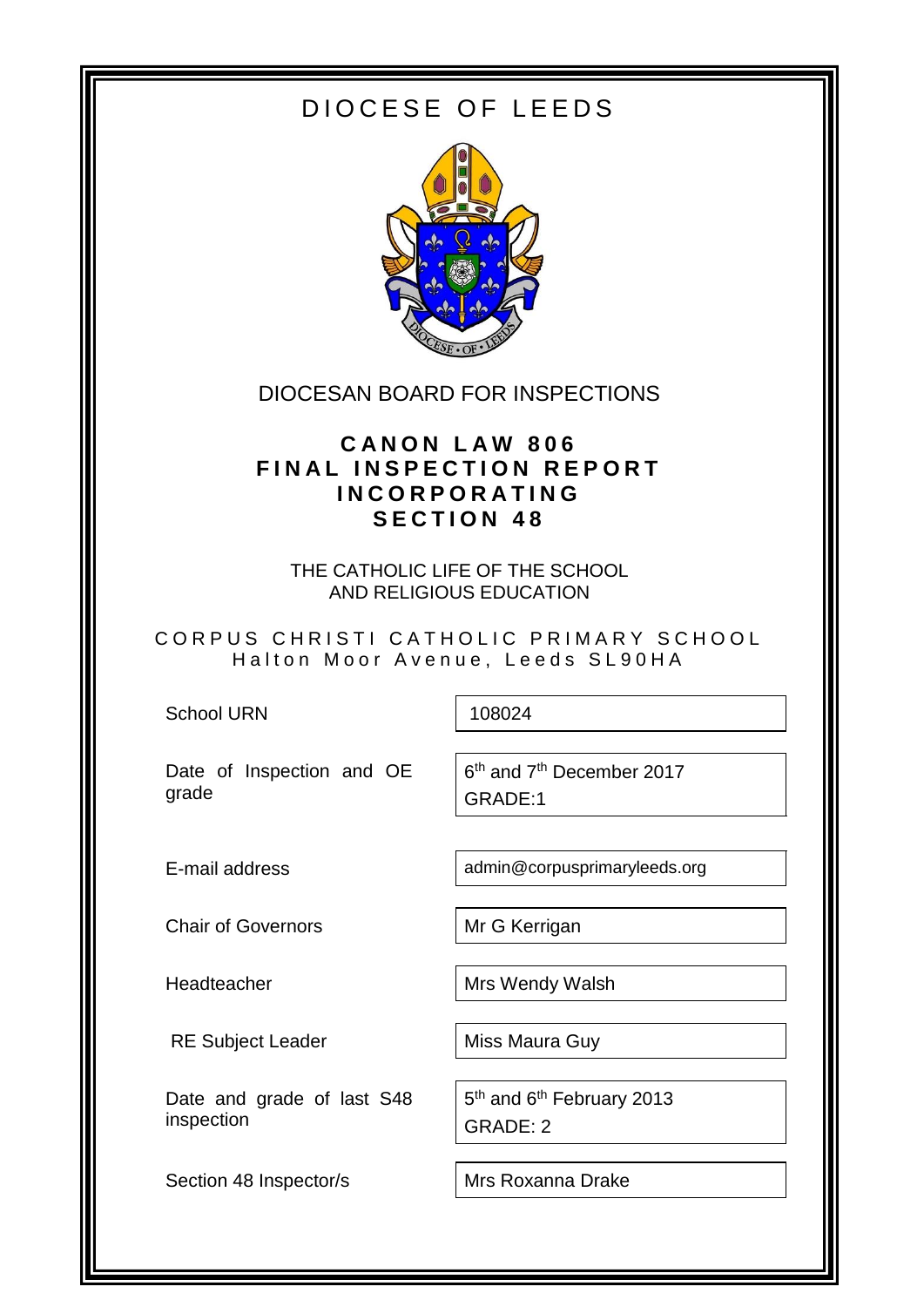**Inspection Grades: 1 is Outstanding, 2 is Good, 3 requires improvement in order to be good, 4 is Inadequate**

**OVERALL EFFECTIVENESS:** how effective the school is in providing Catholic Education.

*The above judgement on overall effectiveness is based on all the available evidence following the evaluation of:* 

- *Outcomes for pupils,*
- *The provision for Catholic Education*
- *Leaders and Managers*

#### **OUTCOMES FOR PUPILS 1**

#### **THE PROVISION FOR CATHOLIC EDUCATION 1**

#### **LEADERS AND MANAGERS 1**

#### **Summary of key findings:**

### **This is an Outstanding Catholic school.**

- Inspirational leadership and management, including governance, are deeply committed to, and highly proactive in, implementing the Church's mission in education.
- Both the school's Senior Leadership Team (SLT), and the Religious Education (RE) Leader, are extremely effective. They put 'Christ at the centre' of their decisionmaking and ensure that a variety of opportunities are available to help pupils, staff and families develop their own personal relationships with God.
- They are ably supported by a passionate and talented staff team who are committed to the clear vision of the school motto-'Excellence and Enjoyment with Christ at our Centre'.
- The parish priest and Franciscan Sisters of the Renewal are regular visitors to the school and provide additional support to the school for spiritual and faith based activities
- High quality Collective Worship (CW) is central to the life of the school and is a key part of every school celebration being a prayerful and reverential experience for all
- Pupils are extremely polite and helpful to visitors and this goes hand in hand with their exemplary behaviour. They willingly accept responsibility for caring for each other.
- A majority of the creative Religious Education (RE) teaching is outstanding but is never less than consistently good. Staff subject knowledge is excellent and pupils are motivated and enthused by the creative challenges presented to them in lessons. Pupils across the school remain on task and are extremely confident about their learning.
- Pupil attainment across the school is consistently high and progress is well above Leeds diocesan levels for primary schools.

**1**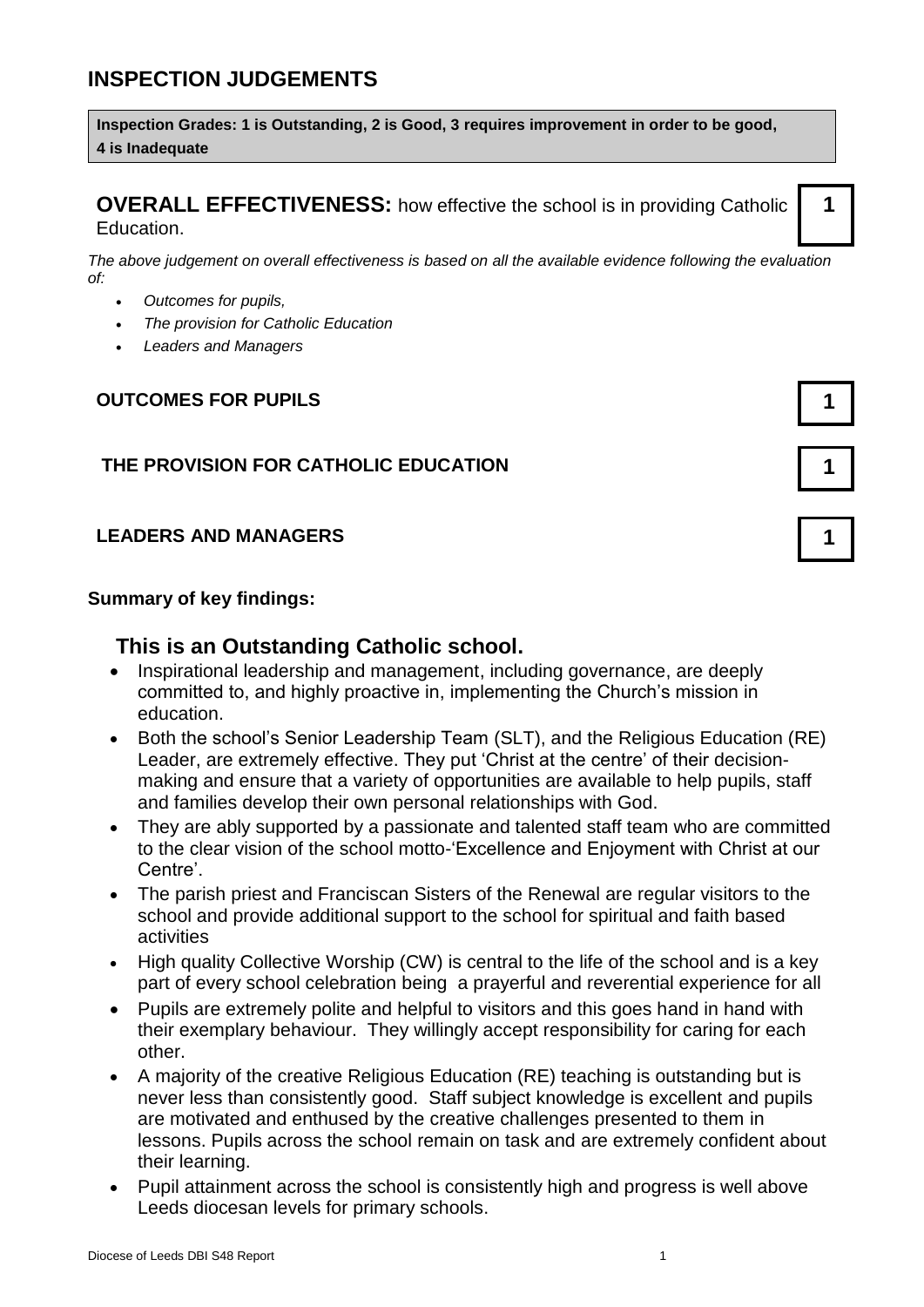- Marking and feedback are of a very high quality and rapidly guide pupils towards next steps in their learning.
- Assessment in RE is totally embedded within the curriculum. Moderation activities take place within the school, under the guidance of the RE Leader, and with other schools in the East Leeds Catholic Cluster and beyond.
- Leaders and managers are rigorous in their analysis of data. Pupil data and progress are analysed in RE review meetings. These challenge teachers and everyone involved with the process by providing specific feedback in relation to any additional support that may be required for groups or individuals within the school.
- Extended curriculum provision through pilgrimage to local and national places of interest and the study of other major world faiths is provided for pupils.
- All stakeholders have extensively and thoroughly explored the newly introduced policy and provision for relationships and sex education (RSE).
- The school promotes and benefits from collaborative working with the other schools in the local neighbourhood and within the East Leeds Catholic Cluster and beyond.
- Key issues raised in the previous Section 48(S48) RE inspection have all been successfully addressed.
- All canonical and statutory duties are fulfilled.

#### **What the school needs to do to improve further.**

- The Governing Body, assisted by the Senior Leadership Team, including the RE subject leader, should look afresh at the school's Mission Statement and simultaneously create a vision of the school for all stakeholders.
- Continue to share the outstanding creative RE teaching and its resources across the school and to extend the practice to include other Catholic clusters and partnerships in Leeds.
- Share the outstanding CW, class based and whole school, with other schools within the diocese of Leeds through invitation or by accessing the website.

#### **Information about this inspection**

The Inspection of Corpus Christi Catholic Primary School, Leeds, was carried out under the requirements of the Education Act 2005, and in accordance with the Leeds Diocesan Framework and Schedule for Section 48 Inspections approved by the Diocesan Administrator of Leeds. The inspection reviews and evaluates how effective the school is in providing Catholic Education. This process begins with the school's own self-evaluation and the inspection schedule follows the criteria set by the National Board of Religious Inspectors and Advisers (NBRIA 2012).

The inspectors reviewed in detail the following aspects:

- The extent to which the key issues for action identified in the previous Section 48 RE Inspection have been addressed.
- The extent to which children contribute to and benefit from the Catholic Life of the school.
- The quality of the teaching, marking and feedback and the responses the children make to these.
- The extent to which the RE curriculum promotes learning for individuals and groups of pupils, particularly those pupils who require extended challenges in order to ensure maximum progress.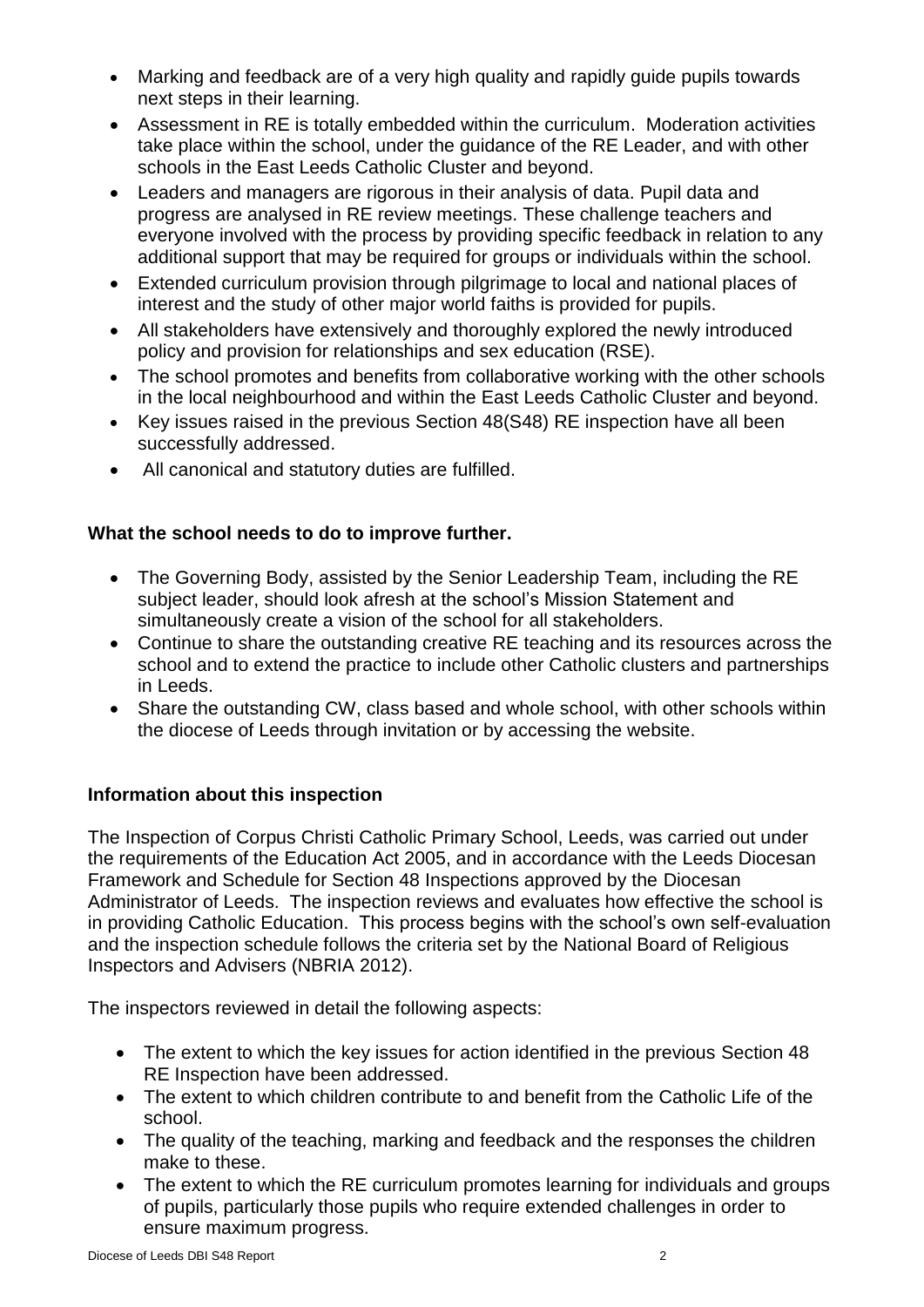- The quality of Collective Worship provided at the school and pupils' active participation, preparation and leadership of it.
- The quality of the leadership and management, especially in the way they promote, monitor, evaluate and develop the provision of Catholic Education and plan for further improvements to outcomes, for pupils at Corpus Christi Catholic Primary School.
- The accuracy of the school's own self-evaluation systems.
- The school's partnership activities including home/school/parish links.

One S48 inspector carried out the inspection over one and a half days.

- The inspector and the head teacher completed lesson observations across the school.
- During the inspection, 6 acts of CW were observed including 4 pupil led class based acts of worship and a group of Year Six pupils delivering CW to younger Year 4 pupils. Also, a Year Six class planned and delivered a CW to the whole school and visitors.
- Meetings were held with the head teacher, the RE subject leader, parish priest, chair of governors and RE governor, parents, school council, chaplaincy team, Mini Vinnies, Catholic Care and a representative from the Sisters of the Renewal.
- A very comprehensive sample of evidence covering the RE/Catholic Life of the school was made available: RE, CW and Spiritual Education policies, the RE Subject Leader's extensive monitoring and evaluation files and the RE action plan.
- The monitoring and tracking files for the school show that pupil progress and attainment data was analysed.
- Samples of pupils' work, examples of marking and data from pupil records were scrutinised, along with parental feedback from various liturgical celebrations and school events.
- Minutes of governor meetings and head teacher reports were scrutinised.
- CW planning and RE action plans were scrutinised.
- RE displays in classrooms and around the school were viewed and noted.
- A wealth of portfolio evidence of activities captured throughout the liturgical calendar year, showing special themed work that has taken place in school and in the local community, was noted.

#### **Information about this school**

- Corpus Christi Catholic Primary School is a one and a half form entry Catholic primary school, which serves the parish of Blessed John Henry Newman.
- The school has a published admission number (PAN) of forty-five pupils. Currently there are three hundred and thirteen pupils on roll.
- Twenty one per cent of the pupils are supported at school action/school action plus and one per cent have a statement of special educational needs.
- Forty seven per cent of the pupils are Catholic; thirty-one per cent have another Christian denomination and twenty-two per cent have another faith background.
- There are fourteen full time equivalent (fte) teachers and three part time teachers. All teach RE.
- The school employs two Catholic Care Social Workers.
- The head teacher and RE Leader regularly attend diocesan training and East Leeds Catholic Cluster events to share good practice with their colleagues.
- The school works in active partnership with Catholic Care and the East Leeds Catholic Cluster and other Leeds schools.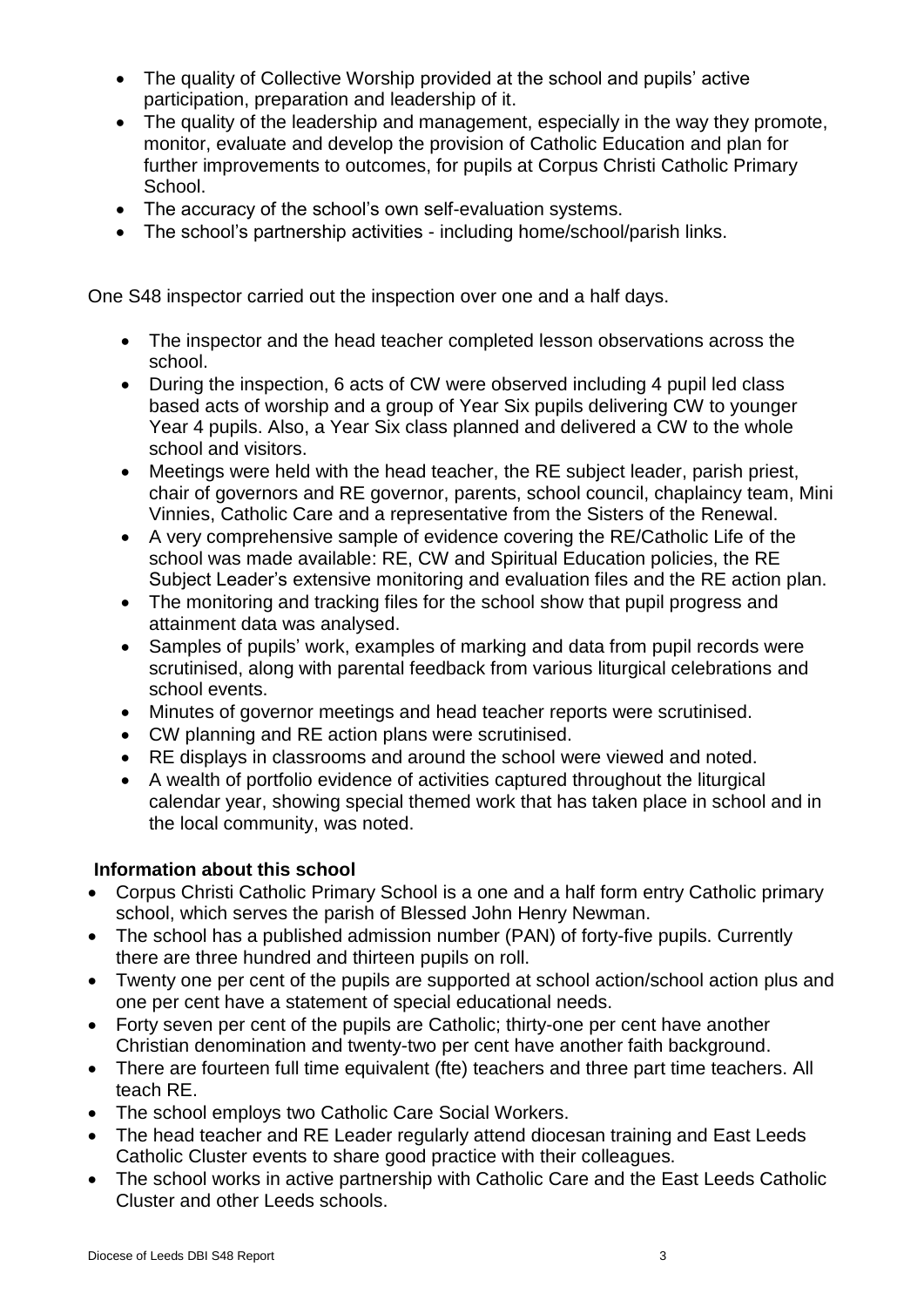• The school provides a before school breakfast club and a range of out of hours school activities.

## **Full report - inspection judgements**

## **Outcomes for individuals and groups of pupils are outstanding.**

| The extent to which pupils contribute to and benefit from the Catholic Life of the<br>school. |  |
|-----------------------------------------------------------------------------------------------|--|
| How well pupils achieve and enjoy their learning in Religious Education.                      |  |
| How well pupils respond to and participate in the school's Collective Worship.                |  |

- Pupils across the school lead and take responsibility for shaping religious activities in the school and the wider community. They show pride in attending a happy school and involve themselves in a variety of events that closely link their homes, the school and parish communities together on a regular basis. Mini Vinnies recently worked alongside the parish St Vincent de Paul Society at a local visually impaired group.
- From their earliest days in the school, high expectations are set with regard to pupils' leadership of daily CW. CW was observed across the school. A new planning format introduced recently has enabled consistency of practice to be embedded. Year group CW expectations were used as a checklist for the pupils to follow according to age and ability. Year Six pupils were able to demonstrate how they effectively planned and led a group CW for Year Four pupils with a built in reflection section. Pupils' own reflection and class reflection was witnessed. Outstanding whole school worship presented by a Year Six class, on the Advent theme of Hope, resulted in one of the parents stating that she had had a very spiritual journey with the children. This pupil led worship could be a source of inspiration to others outside of the community.
- The school's proactive Chaplaincy team is well established and children were clear that their role was unique within the school. They act as good role models for their peers. They take responsibility for monitoring the Worship Focus tables within the classrooms. They distribute the Wednesday Word each week. They support all CW within the school. They made and presented Advent wreaths to all classes which they had arranged to be blessed by the parish priest.
- Pupils are able to talk confidently about how the school and the staff provide support and guidance in developing their spiritual, moral, social and cultural knowledge, skills and understanding. The school council outlined the use of the worry boxes in the classrooms and the super 'gifts and talents' room available for all pupils. They were able to share the school's policy on a zero tolerance approach to bullying and how there were many opportunities for them to get involved in school events.
- Parents viewed discipline within the school as excellent and valued the importance attached to the family and the community working together as a cohesive element of the school. They also appreciate the additional support that the school accesses from Catholic Care.
- Staff and pupils treat each other with mutual respect and parents are very appreciative of the support the school provides for them on a daily basis. Pupils take full responsibility for themselves and their actions.
- Across the school, the pupils concentrate exceptionally well in their lessons and are exhilarated and animated for their learning of RE. Teachers are very aware of the capabilities of the pupils in all the different groups in school and have high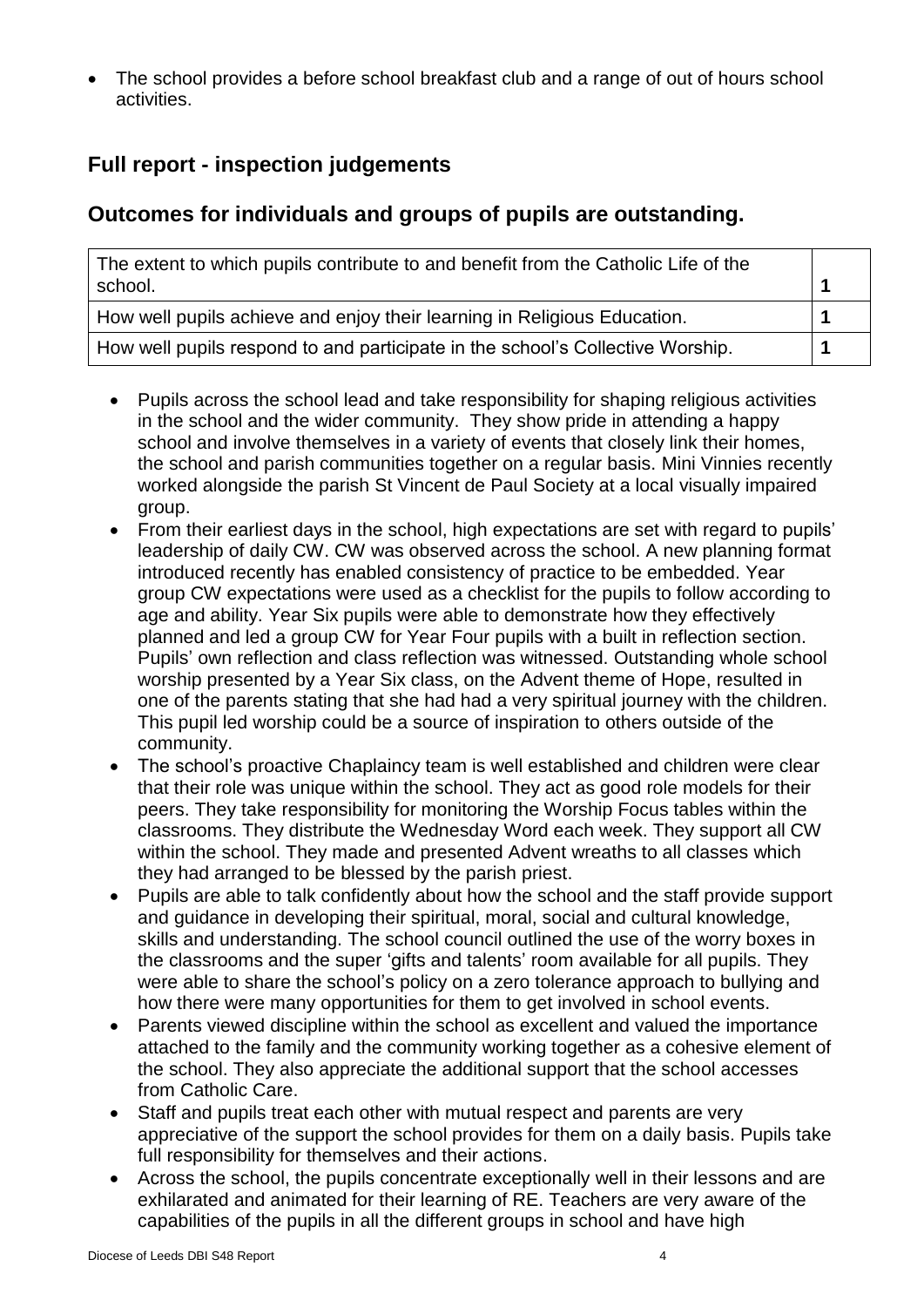expectations of all pupils. Overall, they make outstanding progress as they move through the school with all groups of pupils making two levels progress at the end of Key Stage two and a third of these pupils making three levels progress. Strategic intervention led by senior managers since the last inspection has resulted in significant rises in the number of pupils achieving higher standards, which is impressive, given their starting points. Pupils with particular learning needs make very good progress in RE through 'inclusive' teacher planning. They are actively supported and appropriately challenged by experienced teaching and learning support staff who have a good subject knowledge.

- The school community, led by the pupils, regularly raises sums of money, which benefit local, national and global charities. The pupils are very clear about their responsibilities as global citizens and, under the guidance of staff, focus on the planning and organisation of fund raising events such as The Good Shepherd Fund, harvest and shoebox appeals. Pupils are keenly alert to the needs of others. Each class has a selected charity that they support which they closely link to their adopted class saint and to applicable bible quotes.
- The parish priest is a frequent visitor in the school. He actively promotes stronger parish, home and school links. There is a detailed liturgical calendar of events followed throughout the year, which are advertised through the school and parish bulletins and web pages. The Sacrament of Reconciliation is available for pupils at certain times during the year.
- The Franciscan Sisters of the Renewal are another resource for the school to access. They lead prayer programmes for Key Stage One and penitential services and monthly Sacramental Adoration of the Blessed Sacrament for Key Stage 2 in Corpus Christi church, situated next to the school, and are proactive in promoting Jesus as a friend. Both school and the sisters gain inspiration from the work they do together.
- A morning staff prayer meeting takes place each week and staff attendance is high. Despite their busy schedules, they take time to attend showing a true and living commitment to their faith.
- The celebratory gifts and talents room is a place for pupil quiet prayer during the day and during seasonal celebrations such as Advent. Children attended the session observed with ease, respect and devotion.
- Parents reported that the school is a very happy, welcoming place where children are encouraged to fulfil their potential in all areas of their lives. They expressed their pride that pupils' overall development, including their faith, was one of the strengths of the school.

## **The provision for Catholic Education is outstanding.**

| The quality of teaching and how purposeful learning is in Religious Education.    |  |
|-----------------------------------------------------------------------------------|--|
| The extent to which the Religious Education curriculum promotes pupils' learning. |  |
| The quality of Collective Worship provided by the school.                         |  |

- A majority of the teaching is outstanding but is never less than consistently good.
- In some of the lessons observed, outstanding and imaginative use was made of a wide range of resources including iPads. Partner dialogue was a consistent and successful strategy employed by staff to enable pupils to respond effectively and confidently. Role-play of the shepherd's story was used to inspire Year Two pupils to better understand the sequence of events. Hot seating by a Year Five staff member enabled a further insight into the lives of the prophets. Interviews and a journalistic approach to finding further information promoted an empathetic emotion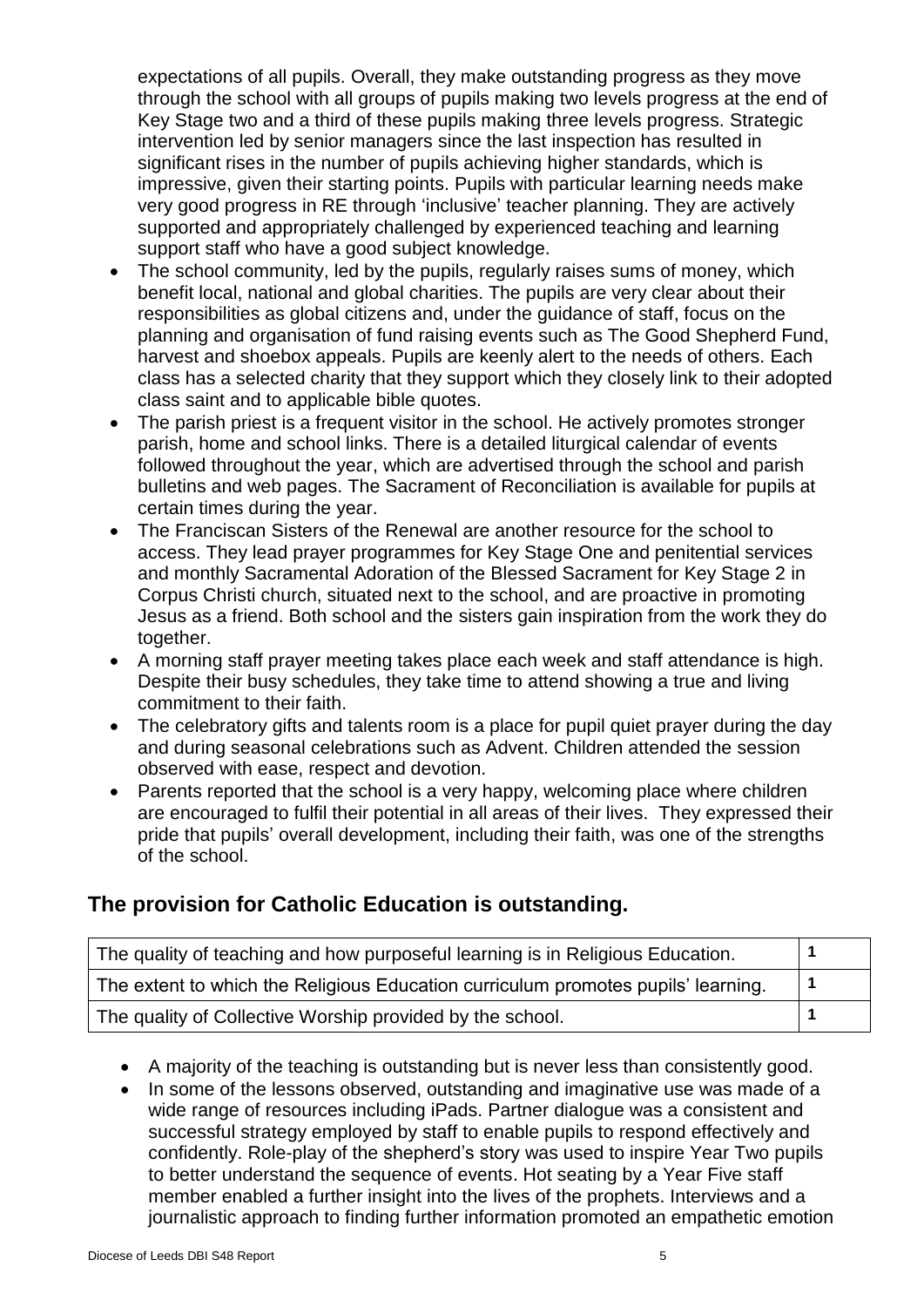in pupils in Years Six and Two. A group of pupils in the Reception class followed a Godly Play Story about the visitors to Bethlehem. Adults provided a range of creative learning activities both indoors and outdoors. Carefully targeted differentiated activities enabled Year One pupils with varied learning needs to fully understand the signs and symbols of Advent and Christmas. Evidence of further challenge and an expectation of pupils working at level five was evidenced in Year Six.

- As they move through the school, pupils are encouraged to develop and express their own opinions and understanding. Questioning techniques employed by all staff initiate profound answers and lively animated class discussions.
- The quality and presentation of work in the RE books is of a high standard and marking is in line with the school's policy. Feedback often challenges pupils further and pupils respond to any question posed with a written commentary.
- Pupils across the school are familiar with the 'I can' statements as an aid to the assessment of their progress. To accelerate children's progress further school has ensured that 'Driver Words' are displayed and verbalised regularly and pupils advised on how to "Up-Level".
- The use of Learning Objectives (LO) and Success Criteria (SC) are a consistent feature of all lessons observed.
- The school monitors teaching and learning through triangulation of evidence. Class data is referred to during RE review meetings with teachers challenged for an explanation for a child or groups differing rates of progress.
- The school uses a Diocese of Leeds approved scheme: "The Way, the Truth and the Life" (WTL) and supplements it with additional materials from Cafod; Catholic Care; "Statements to Live By"; work on "other faiths" and visits to Ripon Cathedral and St. Anne's Catholic Cathedral, Leeds.
- Learning Support Assistants deployed across the school during RE lessons are very effective taking a leading role with group activities. Where they work on a oneto-one basis with children, who find it harder to access the curriculum independently, they have worked closely with the teacher and so are able to challenge their pupil from an informed status.
- The SLT and RE leader apply the same academic rigour to the assessment of RE as to other core curriculum areas. Assessment book records follow the children through the school.
- The quality of Collective Worship in the school is outstanding and central to the life of the school and a key part of every celebration. All staff are excellent role models.
- Prayer opportunities for staff and pupils are a regular feature that encourages attendance. Celebrations involving East Leeds Catholic Cluster take place during the year for pupils and their families. An Advent service was due to take place during the inspection week at Corpus Christi Catholic Church.
- Pupils have an excellent awareness of all the key liturgical seasons and celebrations of the Church's year, easily knowing the different colour cloth used during the liturgical seasons. Informative high quality displays and age-appropriate religious resources on the prayer tables throughout the school support experiences of CW.
- Pupils spoke with pride and enthusiasm about their involvement as part of the different groups in the school. They were all able to give examples of how they are fulfilling the Church's mission within their school and in the wider community.
- The school has very strong links with Catholic Care. The staff, pupils and families value this additional dimension to the school's pastoral care.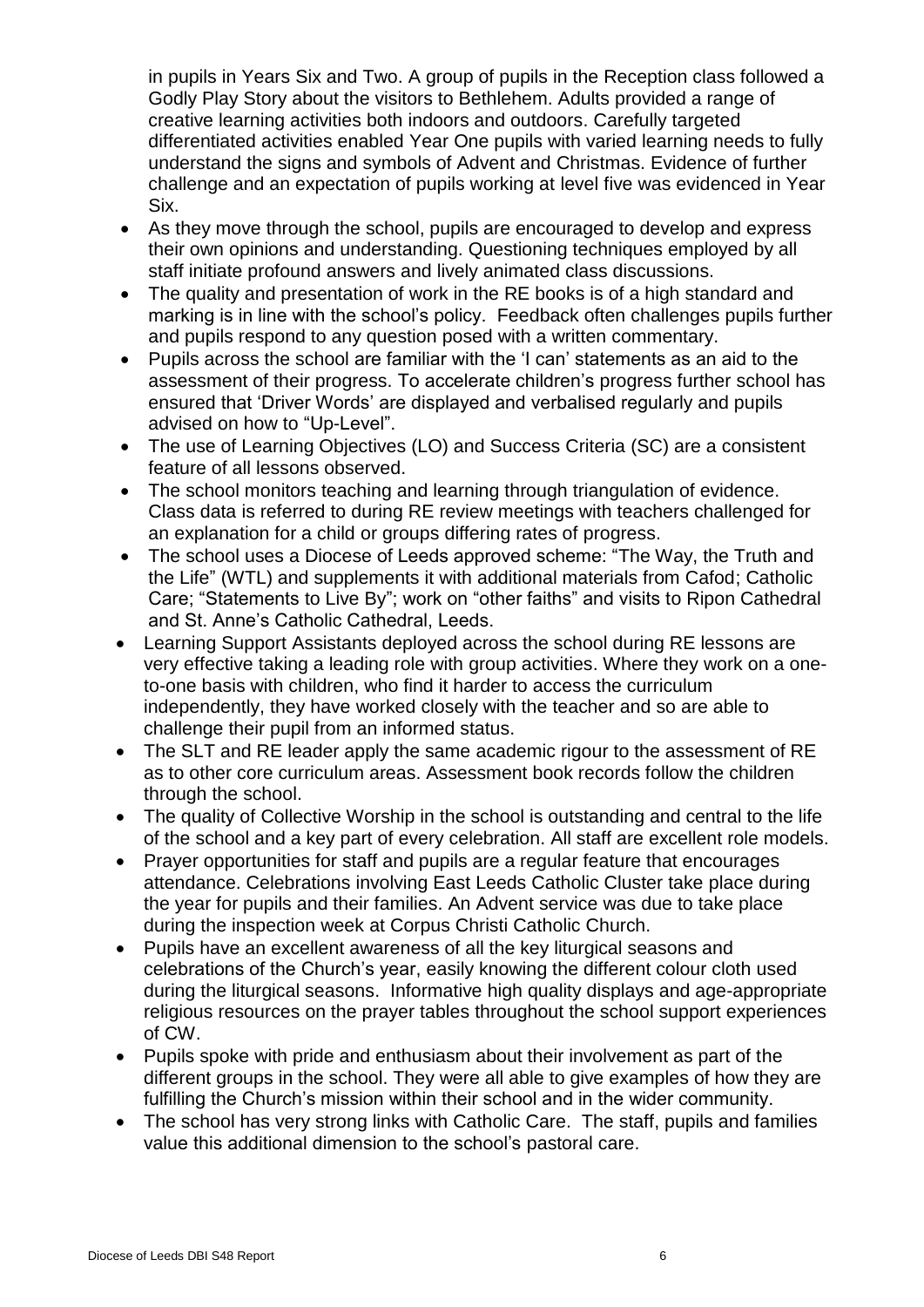### **The Leadership and Management are outstanding.**

**How well leaders, governors and managers promote, monitor and evaluate the provision for Catholic Education and plan and implement improvement to outcomes for pupils.**

- The key issues for improvement in all areas, identified on the previous S48 inspection report have been addressed by the school.
- Since the previous inspection, a new parish priest, new members of the governing body, new members of staff, including newly qualified teachers, have all been appointed.
- Leaders and governors have an outstanding commitment to the Church's mission in Catholic Education and work in partnership with the Diocese, the East Leeds Catholic Cluster and other schools to ensure that the RE curriculum and the Catholic Life of the school remain at the heart of its ethos and purpose.
- The spiritual and moral development of pupils and Collective Worship are clearly a high priority on the school's development plan. Foundation governors strongly uphold their roles and responsibilities of maintaining the catholic teaching and gospel values of the school. A very experienced, local and informed chair of governors has the very best interests of the school at heart.
- An effective committee structure is in place and decisions taken are clearly minuted.
- The head teacher leads by example in her determination to provide the best possible Catholic education for the pupils. She has worked tirelessly to ensure that she leads a team of professionals who actively encourage challenge for all across the school resulting in higher than average standards attained and higher than average progress made.
- The RE Leader is very effective in her role. Through her professional drive and strong sense of purpose, she is ensuring that RE and the Catholic Life of the school is a living, vibrant expression of faith in action. She ensures that monitoring and evaluation of RE, through a process of triangulation - teaching, analysis of data and book scrutinises - is rigorous and its promotion is central to her role.
- The school's motto "Excellence and Enjoyment with Christ at Our Centre" is lived out in the day-to-day life of the school by the committed staff and pupils. The school recognises the special role of all staff in developing this Catholic Community. The school reviewed the Mission Statement two years ago and maintained it. In light of the achievements made since the last S48 inspection, it is an opportune time to revisit it with all stakeholders and discuss the introduction of a vision statement. A quote taken from the whole school 'Hope' worship could lead the initial meeting:-"I don't know what the future holds but I know who holds the future".
- Pupil progress in RE is monitored by the senior leaders. Meetings with staff identify those pupils who are on track to make expected progress and those who need additional support.
- The parish priest is supportive of the school and works closely with the senior leaders and school staff to help them to plan and prepare for liturgical celebrations. He has a strong vision for the future of the parish and school communities working closer together. The close proximity of Corpus Christi church is an excellent resource.

**1**